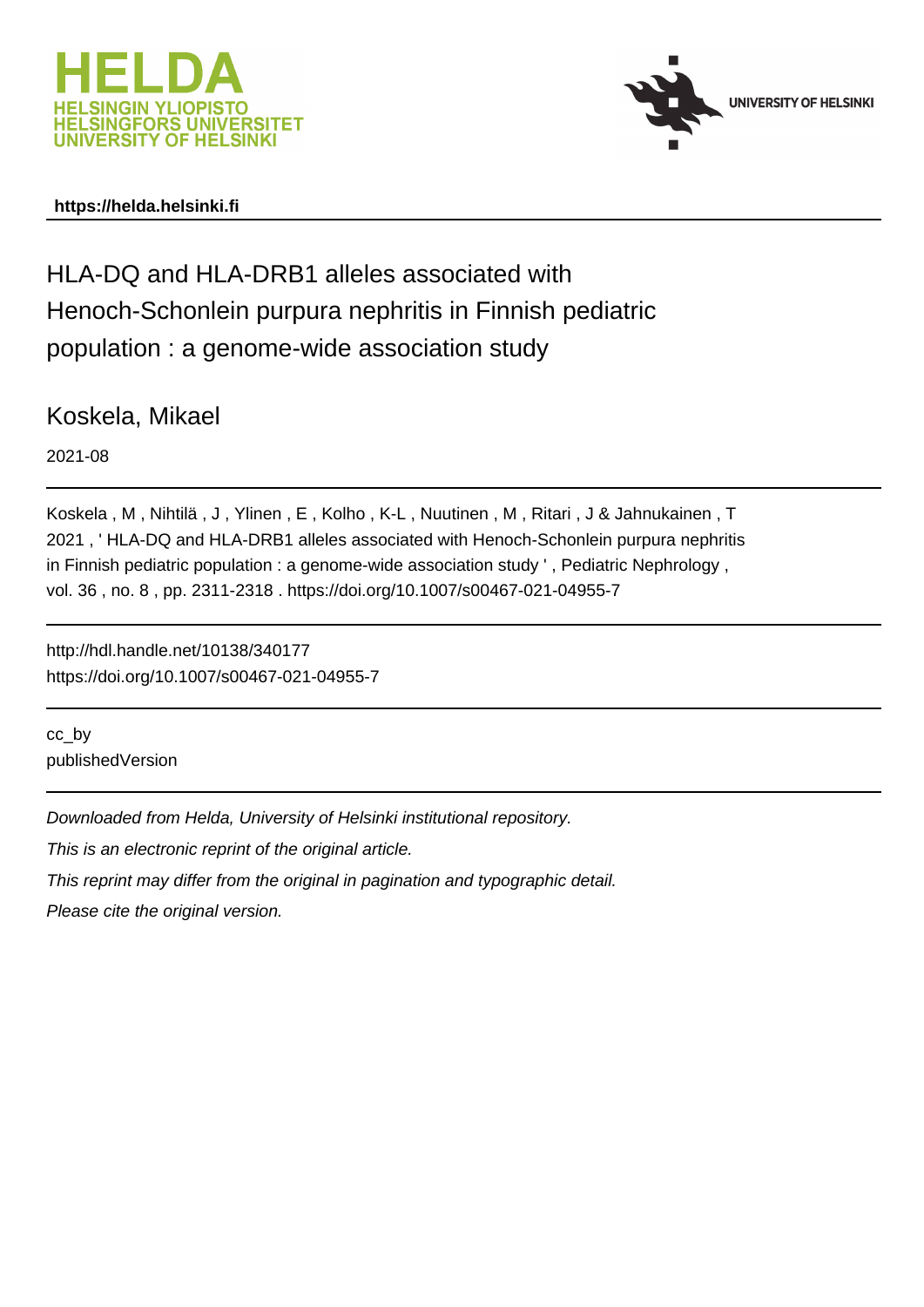#### ORIGINAL ARTICLE



## HLA-DQ and HLA-DRB1 alleles associated with Henoch-Schönlein purpura nephritis in Finnish pediatric population: a genome-wide association study

Mikael Koskela<sup>1,2</sup> • Julia Nihtilä<sup>3,4</sup> • Elisa Ylinen<sup>2</sup> • Kaija-Leena Kolho<sup>1,5</sup> • Matti Nuutinen<sup>6,7</sup> • Jarmo Ritari<sup>4</sup> • Timo Jahnukainen<sup>2</sup>

Received: 23 November 2020 / Revised: 18 December 2020 /Accepted: 19 January 2021 / Published online: 16 February 2021  $\circledcirc$  The Author(s) 2021

#### Abstract

Background The pathophysiology of Henoch-Schönlein purpura (HSP) is still unclear, but several findings suggest that genetic factors may influence disease susceptibility. We aimed to perform a genome-wide association study (GWAS) in pediatric HSP patients with an emphasis on severe HSP nephritis.

Methods The study included 46 HSP patients, 42 of whom had undergone kidney biopsy. Forty-nine pediatric patients with an inflammatory bowel disease (IBD) served as an autoimmune disease control group while Finnish bone marrow and blood donors represented the general reference population  $(n = 18,757)$ . GWAS was performed for HSP and IBD samples in a case-control manner against the reference population. The analysis also included imputation of human leukocyte antigen (HLA) alleles.

Results GWAS analysis in HSP revealed several polymorphisms from the HLA region that surpassed the genome-wide significance level. Three HLA class II alleles were also significantly more frequent in HSP than in the reference population: DQA1\*01:01, DQB1\*05:01, and DRB1\*01:01. Haplotype DQA1\*01:01/DQB1\*05:01/DRB1\*01:01 occurred in 43.5% of HSP patients, whereas its frequency was 8.2% in IBD patients and 15.0% in the reference population. HSP patients with this haplotype showed similar baseline clinical findings and outcome as HSP patients negative for the haplotype. In IBD patients, no polymorphism or HLA allele appeared significant at the genome-wide level.

Conclusions Our results suggest that haplotype DQA1\*01:01/DQB1\*05:01/DRB1\*01:01 is associated with susceptibility to HSP, but not with the severity of the kidney involvement. These HLA associations did not occur in IBD patients, suggesting that they are specific to HSP and not related to susceptibility to autoimmune diseases in general.

Keywords Crohn's disease . Inflammatory bowel disease . Children . Genetics . IgA vasculitis

Mikael Koskela and Julia Nihtilä contributed equally to this work.

 $\boxtimes$  Mikael Koskela [mikael.koskela@helsinki.fi](mailto:mikael.koskela@helsinki.fi)

- <sup>1</sup> Children's Hospital, Pediatric Research Center, University of Helsinki, Helsinki University Hospital, Helsinki, Finland
- <sup>2</sup> Department of Pediatric Nephrology and Transplantation, New Children's Hospital, University of Helsinki and Helsinki University Hospital, PO Box 347, Stenbäckinkatu 9, 00029 HUS, Helsinki, Finland
- <sup>3</sup> University of Helsinki, Helsinki, Finland
- <sup>4</sup> Finnish Red Cross Blood Service, Helsinki, Finland
- <sup>5</sup> Faculty of Medicine and Health Technology, Tampere University, Tampere, Finland
- <sup>6</sup> Department of Children and Adolescents, Oulu University Hospital, Oulu, Finland
- <sup>7</sup> PEDEGO Research Unit, Research Unit for Pediatrics, Dermatology, Clinical Genetics, Obstetrics and Gynecology, Medical Research Center Oulu (MRC Oulu), Oulu, Finland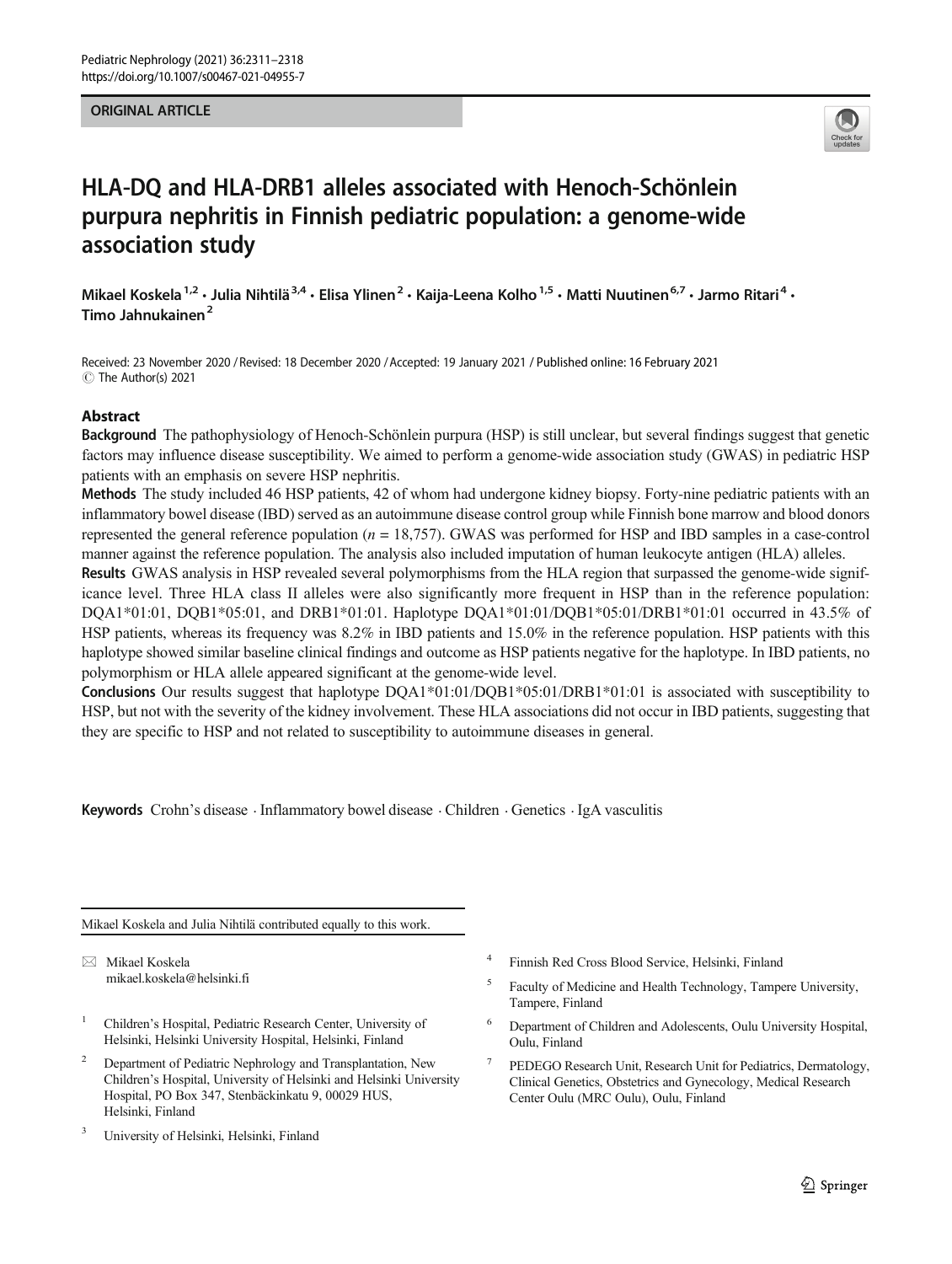#### Introduction

Henoch-Schönlein purpura (HSP) is an IgA-mediated vasculitis occurring predominantly in childhood [1]. Purpuric rash occurs in all HSP patients, other frequently affected sites being joints, the gastrointestinal tract, and kidneys [2, 3]. Even though especially gastrointestinal involvement may rarely cause acute complications [4], the long-term outcome is principally dependent on the severity of the kidney component. Chronic kidney disease (CKD) occurs in roughly one-fifth of the patients with initial nephrotic or nephritic syndrome, whereas in patients with less severe kidney involvement, the risk of CKD is approximately 2% [5].

The occurrence of HSP has a clear seasonal variation, and up to two-thirds of HSP patients have a preceding infection; these findings point to an environmental influence in predisposition to the disease [1, 6]. However, much is still uncertain regarding the pathophysiology of HSP [7], and several findings suggest that genetic factors may also have a role to play. The incidence of HSP is highest in people of Asian descent [8], and HSP can occur in siblings [9]. First-degree relatives of HSP patients have elevated levels of serum galactose-deficient IgA, an abnormally glycosylated IgA molecule suggested to participate in the disease pathogenesis [10]. Although no single gene has been found to be causative of HSP, several human leukocyte antigen (HLA) class I and II alleles have been linked to an increased risk of HSP [11]. Most studies evaluating the genetic background of HSP have been candidate gene studies where the analyses focused on one specific gene of interest [11]. Genome-wide association studies (GWAS), on the other hand, provide a more comprehensive and hypothesis-free analysis throughout the genome. However, to date, only one GWAS has been performed in HSP: in a Spanish cohort, HSP was linked to a linkage disequilibrium (LD) block of polymorphisms within HLA class II [12].

This study is aimed at performing a GWAS in childhoodonset HSP patients, with an emphasis on severe HSP nephritis (HSN). Several case reports have also suggested that pediatric inflammatory bowel disease (IBD) patients may develop kidney involvement. The most common co-occurring diagnoses are nephrolithiasis and tubulointerstitial nephritis, but reports have also described the co-existence of IBD and IgA nephropathy  $(IgAN)$   $[13]$ , which is a disease that shares common pathophysiologic features with HSN [14]. The present study therefore included pediatric IBD patients as an autoimmune disease control group, while Finnish bone marrow and blood donors represented a general reference population.

#### **Methods**

#### Study population and controls

The study included 52 subjects with childhood-onset (< 17 years) HSP from five university hospitals in Finland. All patients fulfilled the EULAR/PRINTO/PRES classification criteria for HSP [15]. The analyses also involved 53 childhood-onset (< 17 years) IBD patients with biopsyproven Crohn's disease and/or orofacial granulomatosis. Written informed consent was obtained from all participants (and their guardians if necessary). The study was approved by the Ethics Committee of Helsinki University Hospital (application numbers 164/13/03/03/2016, 240/13/03/02/13, and HUS/1176/2016). After quality controls (described below and in detail in Supplementary Note 1), the final study population comprised 46 HSP patients and 49 IBD patients. The reference group representing the Finnish population consisted of (total  $n = 18,757$ ) Finnish bone marrow donors ( $n = 216$ ) and Finnish blood donors ( $n = 18,541$ ).

#### Clinical parameters

Medical records provided clinical data until the last follow-up visit for HSP patients and at disease onset for IBD patients. Additionally, to detect possible kidney involvement in IBD patients, laboratory records were reviewed for urine dipstick and microscopy examinations and measurements of urine protein. Bedside Schwartz equation [16] provided estimated glomerular filtration rate values (eGFR). Definition of hematuria was  $> 20$  red blood cells/10<sup>6</sup>/L or at least two consecutive positive dipstick tests (2+ to 3+). Definition of proteinuria was urine protein to creatinine ratio  $(\text{UP}/\text{C}) > 20 \text{ mg}/\text{mmol}$ or at least two consecutive positive dipstick tests (2+ to 3+); a daily urine protein excretion (dU-Prot)  $> 40$  mg/h/m<sup>2</sup> denoted nephrotic-range proteinuria. If needed, dU-Prot was calculated from UP/C [17]. The presence of hematuria and/or proteinuria denoted kidney involvement. For HSP patients who had undergone kidney biopsy, the International Study of Kidney Disease in Children (ISKDC) grade was obtained from biopsy reports.

Table 1 presents the baseline characteristics of HSP and IBD patients. Forty-four (96%) HSP patients had kidney involvement; 42 of them had undergone a kidney biopsy. The remaining two HSP patients did not develop HSN within a two-month follow-up. Urinary analyses were available from 28 (57%) IBD patients. Abnormal findings in urine dipstick and/or microscopy analyses occurred in four IBD patients (hematuria in three and hematuria + proteinuria in one); in two of them, the urinary findings had normalized in control samples. None of these four IBD patients had undergone a kidney biopsy or been diagnosed with a kidney disease.

#### Genotyping, quality control, and imputation

Supplementary Note 1 contains a detailed description of the genotyping, quality control, and genotype and HLA imputations. Briefly, blood donor samples were genotyped with FinnGen array, whereas HSP, IBD, and bone marrow donor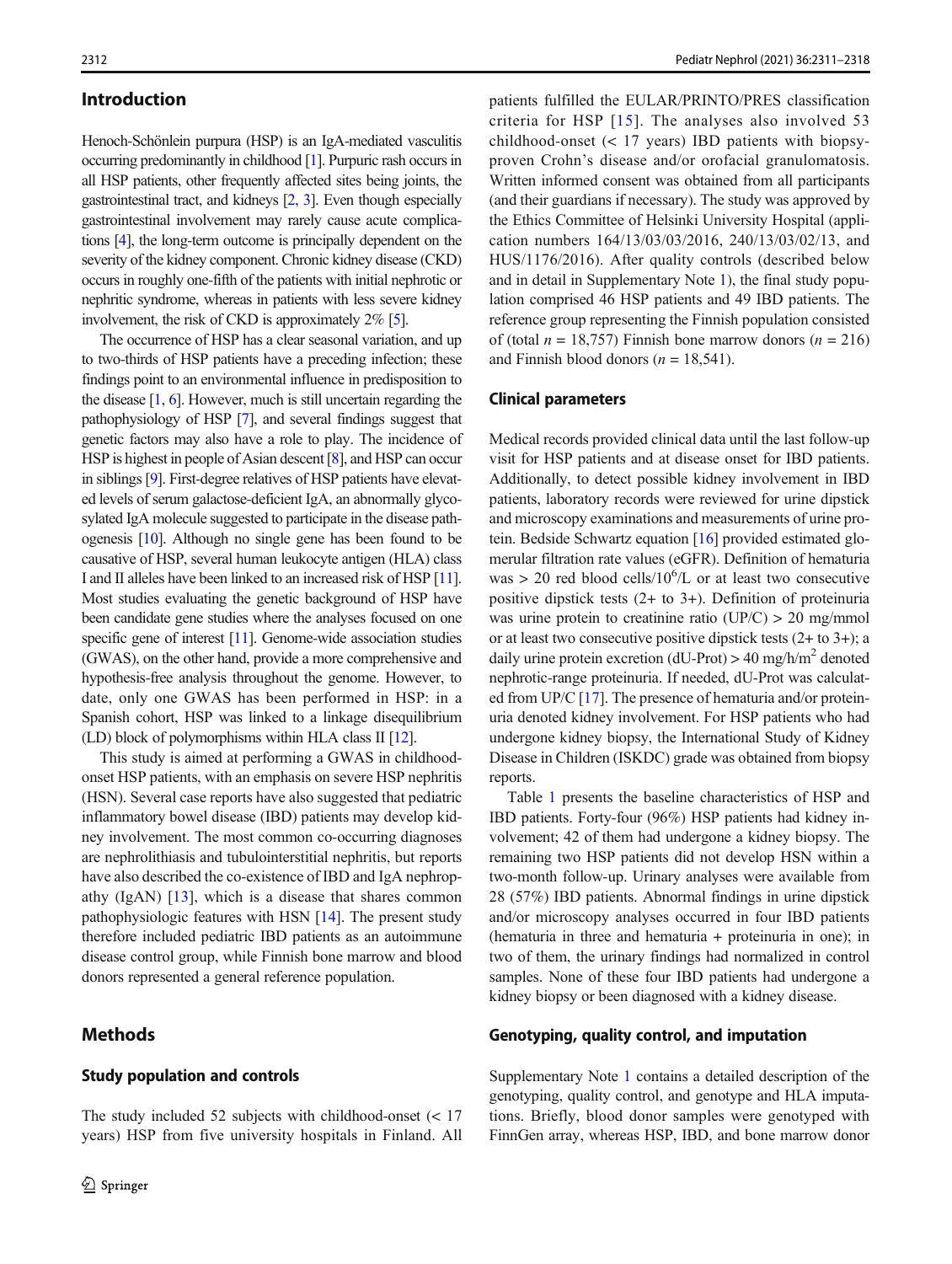#### Table 1 Baseline characteristics of HSP and IBD patients

|                                                     | HSP $(n = 46)$ | $IBD (n = 49)$                      |
|-----------------------------------------------------|----------------|-------------------------------------|
| Gender                                              |                | 19 boys, 27 girls 33 boys, 16 girls |
| Age at diagnosis                                    | 9.1 (7.3–11.9) | $12.9(9.2 - 14.3)$                  |
| Plasma creatinine <sup>a</sup> ( $\mu$ mol/L)       | $51 \pm 18$    |                                     |
| eGFR <sup>a</sup> (mL/min/1.73 m <sup>2</sup> )     | $108 \pm 27$   |                                     |
| $dU-Prota (mg/h/m2)$                                | $102(37-215)$  |                                     |
| Nephrotic-range proteinuria <sup>a</sup> , n $(\%)$ | 30(71)         |                                     |
| Plasma albumin <sup>a</sup> $(g/L)$                 | $29.9 \pm 7.7$ |                                     |
| Kidney biopsy findings, $n$ (%)                     |                |                                     |
| <b>ISKDC I</b>                                      | 2(5)           |                                     |
| <b>ISKDC II</b>                                     | 6(14)          |                                     |
| ISKDC III                                           | 27(64)         |                                     |
| <b>ISKDC IV</b>                                     | 4(10)          |                                     |
| <b>ISKDC V</b>                                      | 1(2)           |                                     |
| <b>ISKDC VI</b>                                     | 2(5)           |                                     |
| IBD characteristics, $n$ (%)                        |                |                                     |
| CD                                                  |                | 22 (45)                             |
| OFG                                                 |                | 8 (16)                              |
| $CD + OFG$                                          |                | 19 (39)                             |
|                                                     |                |                                     |

HSP: Henoch-Schönlein purpura; IBD: inflammatory bowel disease; eGFR: estimated glomerular filtration rate; dU-Prot: daily urine protein excretion; ISKDC: International Study of Kidney Disease in Children; CD: Crohn's disease; OFG: orofacial granulomatosis. <sup>a</sup> Measured at the kidney biopsy (HSP,  $n = 42$ )

samples were genotyped with Illumina Global Screening Array (GSA). Data genotyped on the GSA platform underwent a genotype lift-over from hg19 to hg38 [18]. A platform-bias analysis was performed on control samples between the blood and bone marrow donor samples, and singlenucleotide polymorphisms (SNP) associated with the genotyping platform were excluded from the data (Supplementary Figure S1). Plink v. 1.9 [19] provided tools for quality control of HSP, IBD, and reference population data. Exclusion criteria for SNPs were missing call rate > 5%, minor allele frequency < 1%, and Hardy-Weinberg equilibrium probability test score <  $1 \times 10^{-6}$ . Exclusion criteria for individuals were missing call rate  $> 10\%$ , those with disturbances in genotyping reports, kinship with other samples (of these, the individual with the greater missing call rate was excluded), or discordant sex information. After variant pruning based on LD, we performed principal component (PC) analyses to detect population stratification within the data and to obtain PCs for association analyses (Supplementary Figure S2). HLA imputation was performed with the R library HIBAG [20] for HLA genes HLA-A, HLA-B, HLA-C, HLA-DRB1, HLA-DQA1, HLA-DQB1, and HLA-DPB1 using an imputation model for the Finnish population  $[21]$ . In addition, amino acid sequences were obtained for the imputed HLA alleles using HIBAG [20].

#### Statistical analyses

R 3.6.3 (R Foundation for Statistical Computing, Vienna, Austria) provided statistical tools for GWAS and HLA analyses. GWAS was performed using the R package SPAtest [22] for HSP and IBD samples in a case-control manner against the reference population. The first three PCs, sex, and genotyping platform were included as covariates. Manhattan plots were drawn with the R package qqman [23]. An association analysis for HSP and IBD samples against the reference population was performed using dosages of imputed HLA alleles and their amino acid sequences. The R package SPAtest [22] was used for the association analyses with the first three PCs, sex, and genotyping platform as covariates. Genetic correlation analysis between HSP and IBD was performed as described in McGeachie et al. [24]. Results are reported as  $p$  values and odds ratios (OR) with their 95% confidence intervals (95% CI). Genome-wide level of statistical significance ( $p < 5 \times 10^{-8}$ ) served as a threshold for statistical significance. We estimated the statistical power of the top genome-wide significant SNPs and HLA alleles with Monte Carlo simulations. A simulation run consisted of sampling randomly 10,000 times from the observed genotype distributions of cases and controls followed by performing the SPA score test as described above for all the samplings. Five normally distributed random variables were included as covariates in the SPA test analysis. Power was determined by calculating the proportion of p values below  $5 \times 10^{-8}$ .

Clinical parameters were analyzed with IBM SPSS version 25 (IBM Corp, Armonk, NY). Normally distributed continuous variables are presented as means and standard deviations (SD) and non-normally distributed continuous variables as medians with interquartile range (IQR). All continuous variables were analyzed with the Mann-Whitney U test. Categorical variables are presented as numbers and percentages, and they were analyzed with Fisher's exact test. Clinical data analyses applied  $p < 0.05$  as a level of significance.

#### Results

Figure 1 illustrates the main results of the GWAS analyses. In HSP, several polymorphisms in the HLA region in chromosome 6 occurred at the genome-wide statistical significance level (Fig. 1a). A list of SNPs with the greatest association with HSP is visible in Supplementary Table S1. In IBD, no polymorphism exhibited significance at the genome-wide level (Fig. 1b). Figure 2 presents more detailed results from the HLA region in HSP.

After HLA imputation, we compared the occurrence of HLA alleles between HSP patients and the reference population. At the genome-wide level of significance, three HLA alleles were more common in HSP than in the reference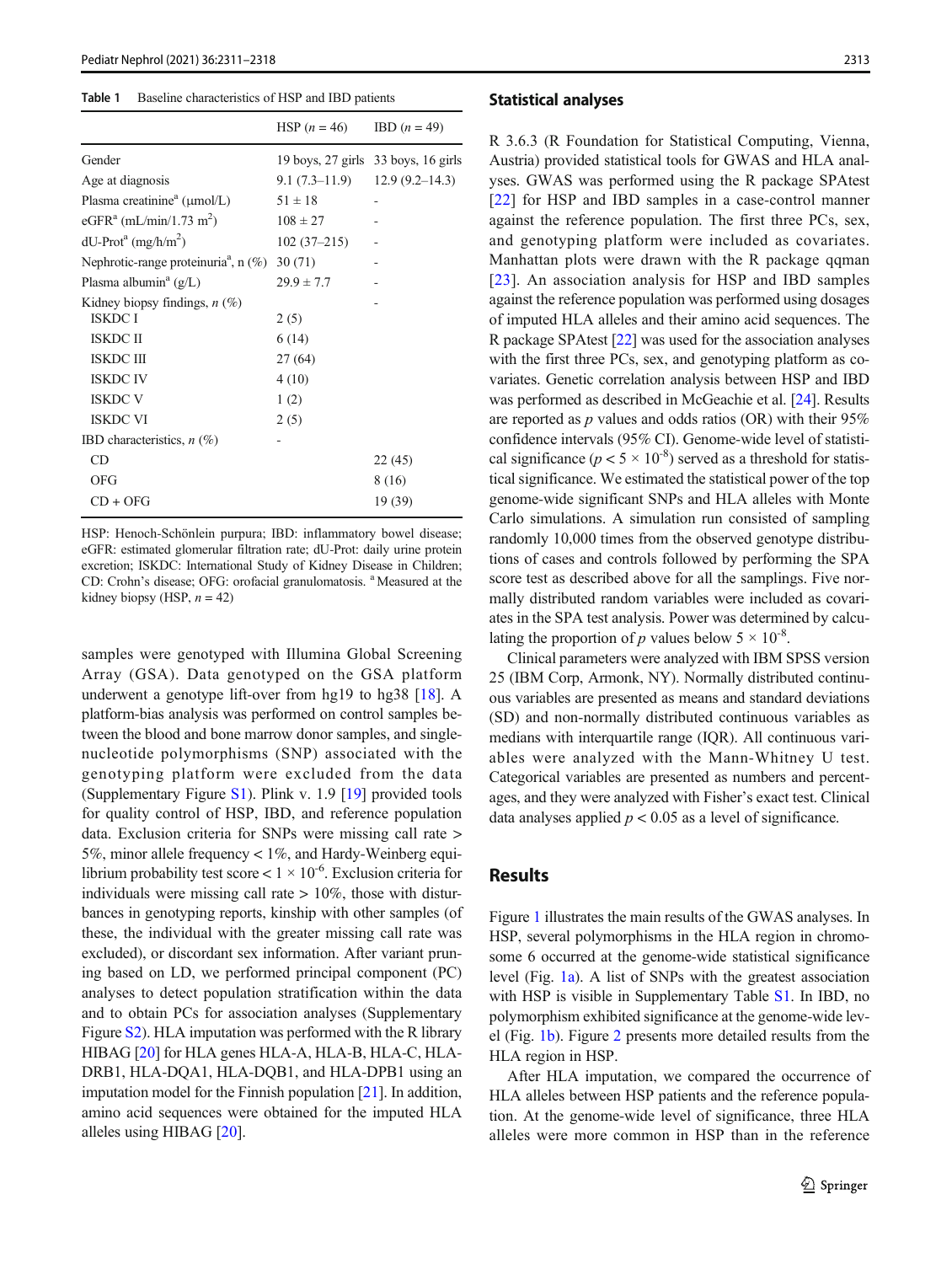Fig. 1 GWAS results in HSP (a) and IBD (b) illustrated in a Manhattan plot. The red line represents genome-wide significance level ( $p < 5 \times 10^{-8}$ ) and the blue line significance level of  $p < 1 \times 10^{-5}$ 



population: DQA1\*01:01, DQB1\*05:01, and DRB1\*01:01 (Table 2). Of the HLA class I alleles, none appeared significant at the genome-wide level. The strongest associations occurred in alleles C\*04:01 (HSP 35% vs. reference population  $16\%; p = 0.0018; \text{ OR } 2.21, 95\% \text{ CI } 1.70-2.87) \text{ and } B*35:01$ (HSP 30% vs. reference population 13%;  $p = 0.0032$ ; OR 2.15, 95% CI 1.64–2.81). In IBD patients, no HLA class I or II allele differed from the reference population at the genomewide significance level. The HLA class II alleles with the strongest association with HSP (i.e., DQA1\*01:01, DQB1\*05:01, and DRB1\*01:01) occurred less frequently in IBD patients than in the reference population (Table 2). Supplementary Table S2 provides all HLA alleles associated with HSP and IBD with a significance level of  $p < 0.05$ . Supplementary Table S3 contains results from the power analyses for the top genome-wide significant SNPs and HLA alleles in HSP (rs7754768, rs9275578, HLA-DQA1\*01:01, HLA-DOB1\*05:01, and HLA-DRB1\*01:01). Power was  $>$ 0.9 for all analyzed SNPs and HLA alleles.

Haplotype DQA1\*01:01/DQB1\*05:01/DRB1\*01:01 occurred in 20 (43.5%) HSP patients, in 4 (8.2%) IBD patients, and in 15.0% of the reference population (HSP vs. reference population;  $p = 1.8 \times 10^{-8}$ ; OR 4.15, 95% CI 3.18–5.41). In addition, the haplotype B\*35:01/DQA1\*01:01/DQB1\*05:01/ DRB1\*01:01 occurred in 14 (30.4%) HSP patients, in 1 (2.0%) IBD patient, and in 5.4% of the reference population (HSP vs. reference population;  $p = 0.0015$ ; OR 2.28, 95% CI 1.74–2.99). To evaluate whether haplotype DQA1\*01:01/ DQB1\*05:01/DRB1\*01:01 or B\*35:01/DQA1\*01:01/ DQB1\*05:01/DRB1\*01:01 associated with a more severe form of HSN, we compared initial clinical findings and outcome in HSP patients with and without the haplotypes. Detailed results of the comparisons are visible in Supplementary Tables S4 and S5. HSP patients positive for

Fig. 2 Detailed GWAS results in HSP from HLA region in chromosome 6. The red line represents genome-wide significance level ( $p < 5 \times 10^{-8}$ )

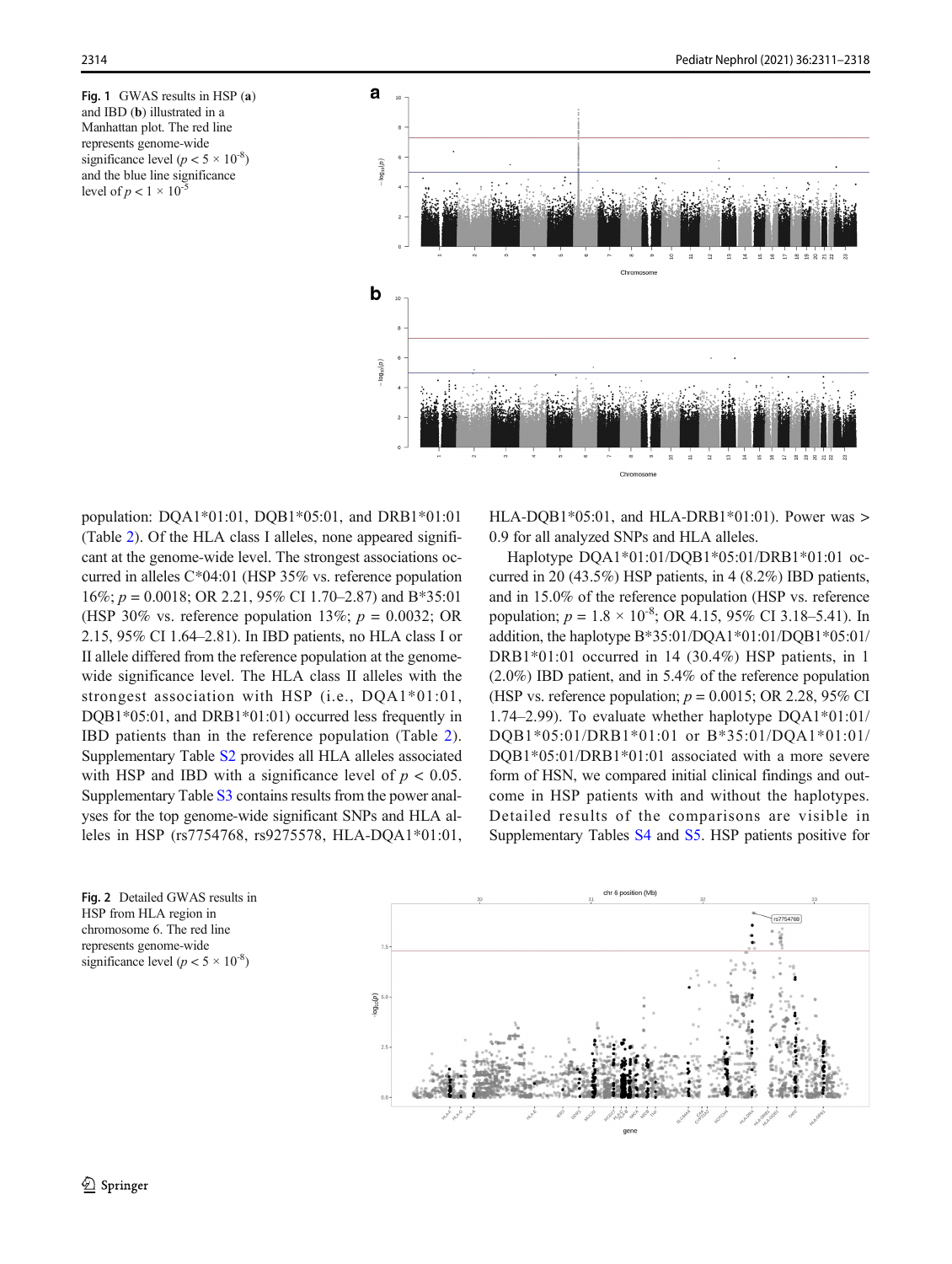|                          | HSP $(n = 46)$                                   |                                          | $IBD (n = 49)$   |                  |                                          | Reference population |                                    |
|--------------------------|--------------------------------------------------|------------------------------------------|------------------|------------------|------------------------------------------|----------------------|------------------------------------|
| HLA allele               | $\n  p \n  value\n$                              | OR [95% CI]                              | Allele frequency | <i>p</i> value   | OR [95% CI]                              | Allele frequency     | $(n = 18,757)$<br>Allele frequency |
| DOB1*05:01<br>DOA1*01:01 | $4.99 \times 10^{-09}$<br>$1.04 \times 10^{-08}$ | $4.37$ [3.35-5.71]<br>$4.18$ [3.21-5.45] | 0.58<br>0.55     | 0.0016<br>0.0014 | $0.36$ [0.26-0.51]<br>$0.35$ [0.24-0.49] | 0.11<br>0.10         | 0.20<br>0.19                       |
| DRB1*01:01               | $2.37 \times 10^{-08}$                           | $4.10$ [3.14-5.35]                       | 0.54             | 0.0013           | $0.34$ [0.24-0.49]                       | 0.10                 | 0.19                               |

Table 2 HLA alleles associated with HSP at the genome-wide level of significance when compared against the reference population. In addition, the table provides association of the same alleles between IBD patients and the reference population

HSP: Henoch-Schönlein purpura; IBD: inflammatory bowel disease; HLA: human leukocyte antigen

haplotype DQA1\*01:01/DQB1\*05:01/DRB1\*01:01 or B\*35:01/DQA1\*1:01/DQB1\*05:01/DRB1\*01:01 showed no significant difference in age, gender, eGFR, proteinuria levels, kidney biopsy findings, or outcomes compared to those negative for the haplotypes.

To evaluate whether HSN and IBD share any common genetic variability, we performed a genetic correlation analysis between HSP and IBD patients. We found a significant genetic component between the two diseases. Supplementary Table S6 provides SNPs that occurred in both diseases within the HLA region. The common SNPs between the diseases are located on class I gene HLA-B and on class II genes HLA-DRB1 and HLA-DQB1.

#### **Discussion**

The present study represents a GWAS in patients with childhood-onset HSP. Our results, consistent with previous findings [12], suggest that particularly specific HLA region II alleles may have a significant association with HSP susceptibility. Haplotype DQA1\*01:01/DQB1\*05:01/DRB1\*01:01 occurred in 43.5% of HSP patients, while it was present in only 15.0% of the reference population. Also, haplotype B\*35:01/ DQA1\*01:01/DQB1\*05:01/DRB1\*01:01 differed between HSP patients (30.4%) and the reference population (5.4%). No significant associations occurred outside the HLA region.

To our knowledge, in HSP, only one previous GWAS exists, conducted by López-Mejías et al., including HSP patients of Spanish descent [12]. There are some differences in the study population between our cohort and the Spanish GWAS cohort. For example, the Spanish cohort also included adult patients (19% of the cohort) and had fewer patients with kidney involvement (38%) and nephrotic syndrome (4%). Polymorphisms with the strongest association with HSP in the study by López-Mejías et al. occurred at an intergenic region between *HLA-DQA1* and *HLA-DQB1*, which, in turn, is high in LD with the HLA-DRB1 gene. A potential signal also occurred in the HLA-B gene [12]. These findings are consistent with those of our study. Given the differences in the study population compared to our cohort, these observed HLA associations may therefore reflect susceptibility to HSP and not to HSN or other HSP subgroup. This notion is further supported by the finding that in our study, patients with haplotype DQA1\*01:01/DQB1\*05:01/DRB1\*01:01 or B\*35:01/ DQA1\*01:01/DQB1\*05:01/DRB1\*01:01 had similar initial kidney findings and outcome as those negative for the haplotypes.

Consistent with our findings, previous studies of Italian and Spanish HSP cohorts have reported an association with HLA-DRB1\*01 allele and susceptibility to HSP [25–27]. However, contrary findings were made in studies performed in Turkish [28] and Indian cohorts [29]. Studies have also reported associ-ations with HLA-DRB1\*11 [26, 28, 29] and HLA-DRB1\*14 [28]. Interestingly, all studies reported no HLA-DRB1 phenotype differences between patients with and without kidney involvement [25–29], although in the study by Soylemezoglu et al. HLA-DRB1\*13 occurred more frequently in patients with nephrotic proteinuria [28]. It thus seems that the association with HLA-DRB1 is independent of the kidney component of HSP, but it remains unclear whether susceptibility to HSP is dependent on the analyzed population. Few studies have evaluated the role of other HLA class II genes in HSP. In the study by Amoroso et al., HLA-DQA1\*0101, HLA-DQB1\*0501, and HLA-DQB1\*0301 occurred more frequently in HSP patients [26]. Jin et al. also reported a possible association with HLA-DQA1\*0301 in Korean HSP patients [30].

For the HLA class I region, earlier studies have shown mixed results. In our study, of the class I alleles, HLA-C\*04:01 and HLA-B\*35:01 exhibited the greatest association with HSP, but nonetheless, they did not reach a genome-wide level of significance. HLA-B\*35 has been previously implicated to cause HSP susceptibility in some cohort studies [31, 32], whereas others have failed to validate this association [33–35]. An Italian study also suggested that HLA-B\*35 was associated with HSN [33], but subsequent and larger cohort studies have shown contradictory results [32, 34]. A study on Spanish HSP patients also suggested that HLA-B\*41:02 is associated with disease susceptibility [34]. In addition to HLA-B alleles, a Turkish study suggested that HLA-A\*2 and HLA-A\*11 may be associated with predisposition to HSP [32].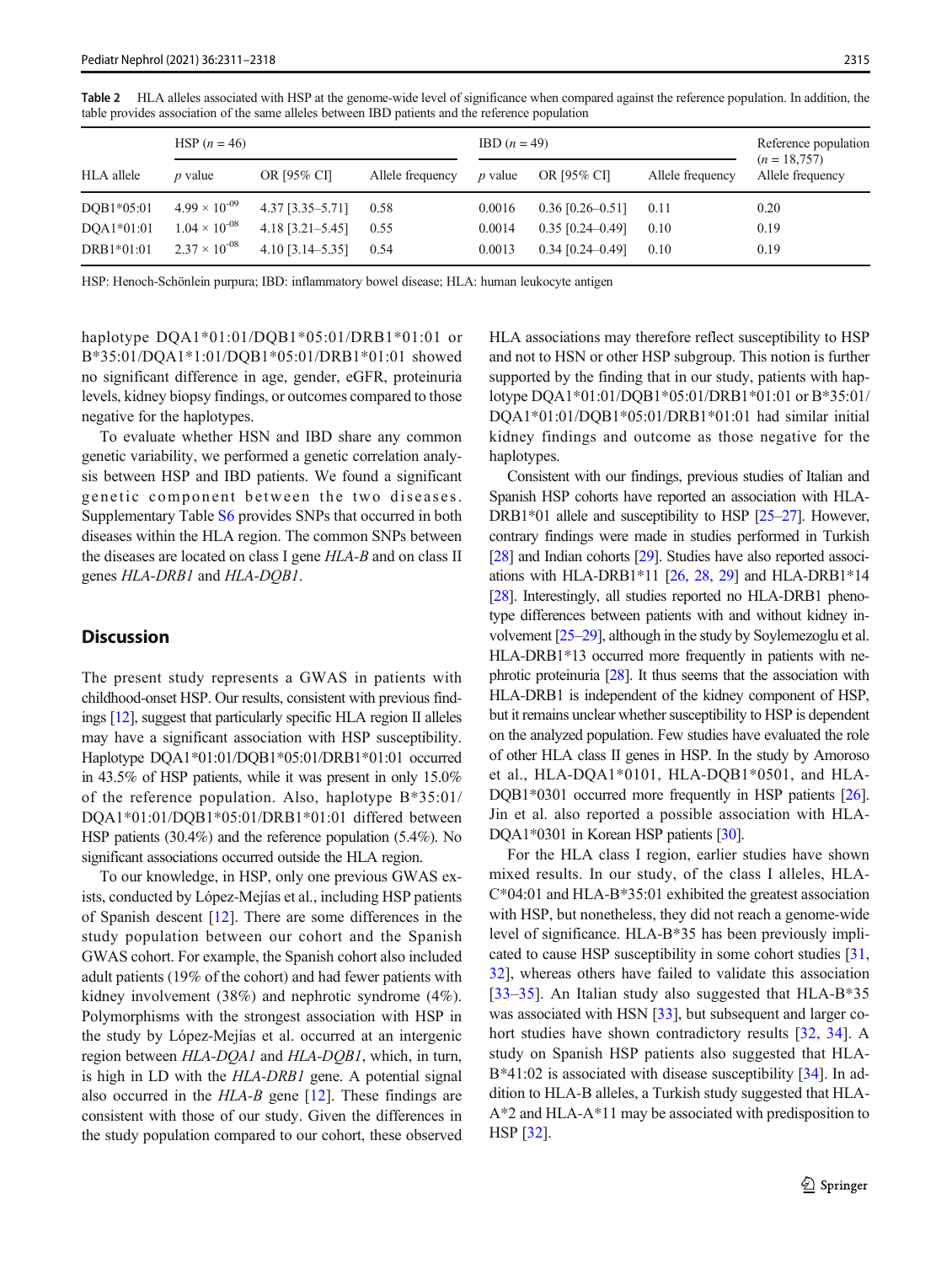GWAS and HLA imputation studies in IgAN have emphasized the importance of the HLA region and revealed several risk and protective SNPs and HLA alleles [36]. They have occurred mainly in the HLA-DQ region, and some of the risk alleles in our HSP samples have also been linked with an increased risk in IgAN. These include DQA1\*01:01 in a cohort of European and East Asian patients [37] and DQB1\*05:01 in British patients [38]. Other immunemediated kidney diseases, such as anti-neutrophil cytoplasmic antibody (ANCA)-associated vasculitis, have also shown HLA associations, but the HLA alleles associated with increased risk vary between diseases [36].

To evaluate whether the obtained results reflect a general susceptibility to autoimmune diseases, our study also included pediatric IBD patients. Extraintestinal manifestations occur in 20–35% of children with Crohn's disease, but the prevalence of kidney involvement in pediatric IBD is unclear [13]. However, a recent study suggested that the incidence of IgAN is elevated in adult IBD patients [39]. The connection between IgAN and IBD was further supported by a GWAS in patients with IgAN, which revealed several potential susceptibility loci to IgAN that are also associated with the risk of IBD, are involved in intestinal mucosal barrier maintenance, or regulate mucosal immune response [37]. In our study, HLA status in IBD patients was for the most part dissimilar to that of HSP patients. Nonetheless, there were some possible common SNPs between the diseases in HLA-B, HLA-DRB1, and HLA-DQB1 genes. Their clinical interpretation is, however, unclear as the HLA alleles that are associated with increased susceptibility to HSP (DQA1\*01:01, DQB1\*05:01, and DRB1\*01:01) were protective alleles in IBD patients. As kidney symptoms in our IBD patients were rare, it remains unknown whether IBD patients with evident kidney involvement would share more genetic variability with HSN patients.

One obvious limitation of our study is the limited number of HSP patients. Most HSP patients in the present series had nephrotic-range proteinuria or advanced kidney histology findings; factors that can be characterized as severe kidney involvement. These findings are, however, rare, affecting only a small minority of all HSP patients [3, 40]. Due to the fact that the majority of our patients had HSN, it is possible that the present findings may not be generalizable to Finnish HSP patients without HSN. The small sample size warrants cautious interpretation of the GWAS results. However, our study includes a well-characterized study population and a large reference population representing the Finnish population. The main finding in the GWAS analysis occurred in the HLA region, which is consistent with earlier studies [12, 25–27]. In addition, despite the small sample size, the power analyses support the reliability of the present results.

In conclusion, our results suggest that HLA class II alleles are associated with susceptibility to HSP, mainly due to DQA1\*01:01/DQB1\*05:01/DRB1\*01:01 haplotype. However, this haplotype was not associated with the severity of kidney involvement. Possible signals occurred within HLA class I as well. These HLA associations did not occur in IBD patients, suggesting that they are specific to HSP and not related to susceptibility to autoimmune diseases in general.

Supplementary Information The online version contains supplementary material available at [https://doi.org/10.1007/s00467-021-04955-7.](https://doi.org/10.1007/s00467-021-04955-7)

Author contributions EY, KLK, MN, JR, and TJ designed the study. MK, EY, KLK, MN, and TJ recruited study patients and collected clinical data. JN and JR performed data analysis. All authors interpreted data. MK drafted the first version of the manuscript, and all authors participated in revising the manuscript. All authors approved the final manuscript.

Funding This work was supported by a grant to M.K. from the Foundation for Pediatric Research, the Päivikki and Sakari Sohlberg Foundation, and the Alma and K.A. Snellman Foundation, Oulu, Finland. Open Access funding provided by University of Helsinki including Helsinki University Central Hospital.

Data availability The datasets generated during and/or analyzed during the current study are available from the corresponding author on reasonable request.

#### **Declarations**

Ethical approval All procedures performed in studies involving human participants were in accordance with the ethical standards of the institutional and/or national research committee and with the 1964 Helsinki declaration and its later amendments or comparable ethical standards. The study was approved by the ethics committee of Helsinki University Hospital.

Consent to participate Written informed consent was obtained from all participants (and their guardians if necessary).

Conflict of interest The authors declare no conflict of interest.

Open Access This article is licensed under a Creative Commons Attribution 4.0 International License, which permits use, sharing, adaptation, distribution and reproduction in any medium or format, as long as you give appropriate credit to the original author(s) and the source, provide a link to the Creative Commons licence, and indicate if changes were made. The images or other third party material in this article are included in the article's Creative Commons licence, unless indicated otherwise in a credit line to the material. If material is not included in the article's Creative Commons licence and your intended use is not permitted by statutory regulation or exceeds the permitted use, you will need to obtain permission directly from the copyright holder. To view a copy of this licence, visit [http://creativecommons.org/licenses/by/4.0/](https://www.protocols.io/view/genotyping-chip-data-lift-over-to-reference-genome-xbhfij6?step=6).

#### References

- 1. Piram M, Mahr A (2013) Epidemiology of immunoglobulin A vasculitis (Henoch-Schonlein): current state of knowledge. Curr Opin Rheumatol 25:171–178
- 2. Jauhola O, Ronkainen J, Koskimies O, Ala-Houhala M, Arikoski P, Holtta T, Jahnukainen T, Rajantie J, Ormala T, Nuutinen M (2010)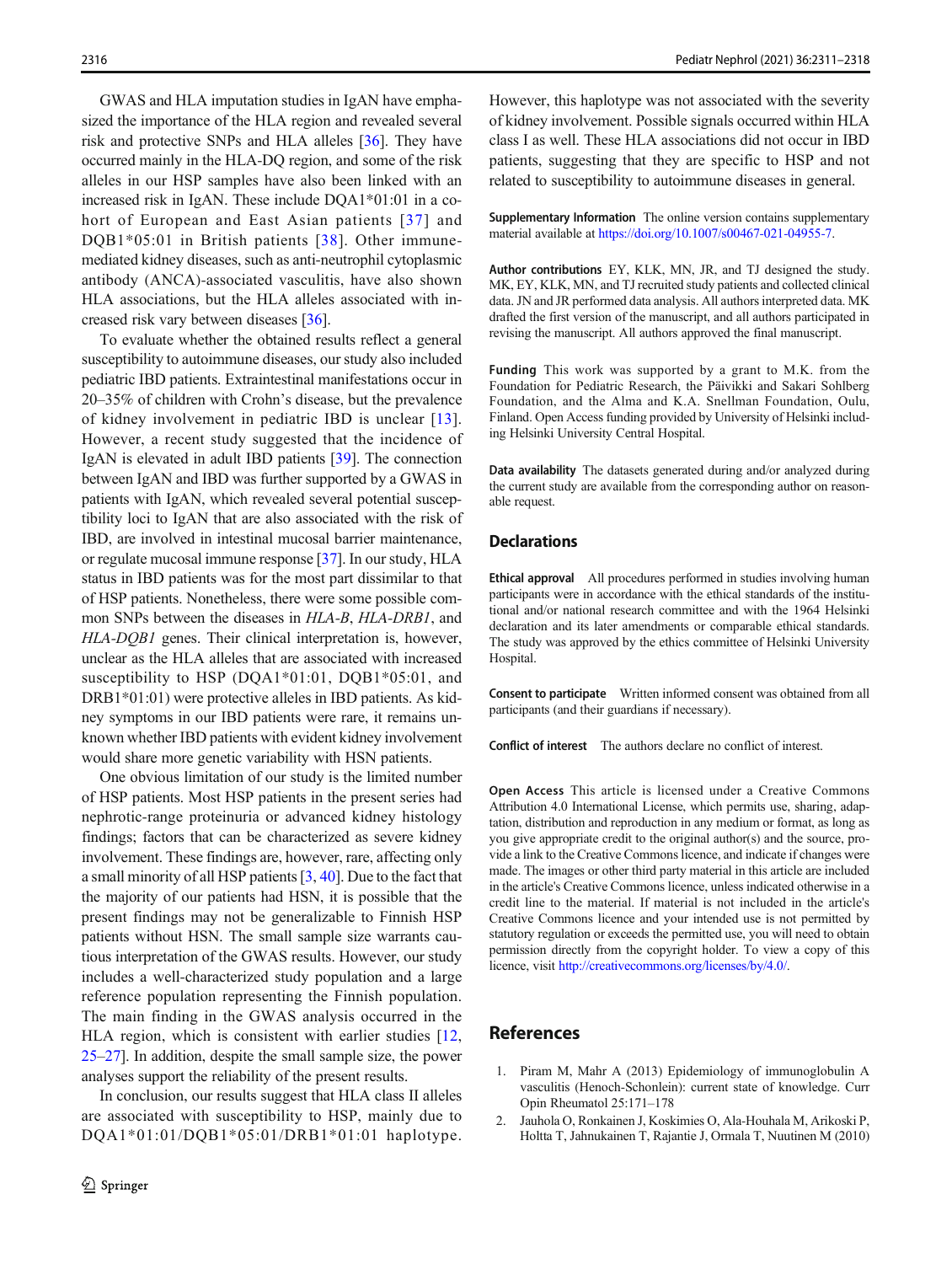Clinical course of extrarenal symptoms in Henoch-Schonlein purpura: a 6-month prospective study. Arch Dis Child 95:871–876

- 3. Jauhola O, Ronkainen J, Koskimies O, Ala-Houhala M, Arikoski P, Holtta T, Jahnukainen T, Rajantie J, Ormala T, Turtinen J, Nuutinen M (2010) Renal manifestations of Henoch-Schonlein purpura in a 6 month prospective study of 223 children. Arch Dis Child 95:877–882
- Ebert EC (2008) Gastrointestinal manifestations of Henoch-Schonlein purpura. Dig Dis Sci 53:2011–2019
- Narchi H (2005) Risk of long term renal impairment and duration of follow up recommended for Henoch-Schonlein purpura with normal or minimal urinary findings: a systematic review. Arch Dis Child 90:916–920
- 6. Hwang HH, Lim IS, Choi BS, Yi DY (2018) Analysis of seasonal tendencies in pediatric Henoch-Schonlein purpura and comparison with outbreak of infectious diseases. Medicine (Baltimore) 97: e12217
- 7. Heineke MH, Ballering AV, Jamin A, Ben Mkaddem S, Monteiro RC, Van Egmond M (2017) New insights in the pathogenesis of immunoglobulin A vasculitis (Henoch-Schonlein purpura). Autoimmun Rev 16:1246–1253
- 8. Gardner-Medwin JM, Dolezalova P, Cummins C, Southwood TR (2002) Incidence of Henoch-Schonlein purpura, Kawasaki disease, and rare vasculitides in children of different ethnic origins. Lancet 360:1197–1202
- 9. Ostini A, Simonetti GD, Pellanda G, Bianchetti MG, Ferrarini A, Milani GP (2016) Familial Henoch-Schonlein syndrome. J Clin Rheumatol 22:80–81
- 10. Kiryluk K, Moldoveanu Z, Sanders JT, Eison TM, Suzuki H, Julian BA, Novak J, Gharavi AG, Wyatt RJ (2011) Aberrant glycosylation of IgA1 is inherited in both pediatric IgA nephropathy and Henoch-Schonlein purpura nephritis. Kidney Int 80:79–87
- 11. Lopez-Mejias R, Castaneda S, Genre F, Remuzgo-Martinez S, Carmona FD, Llorca J, Blanco R, Martin J, Gonzalez-Gay MA (2018) Genetics of immunoglobulin-A vasculitis (Henoch-Schonlein purpura): an updated review. Autoimmun Rev 17:301– 315
- 12. Lopez-Mejias R, Carmona FD, Castaneda S, Genre F, Remuzgo-Martinez S, Sevilla-Perez B, Ortego-Centeno N, Llorca J, Ubilla B, Mijares V, Pina T, Miranda-Filloy JA, Navas Parejo A, de Argila D, Aragues M, Rubio E, Luque ML, Blanco-Madrigal JM, Galindez-Aguirregoikoa E, Jayne D, Blanco R, Martin J, Gonzalez-Gay MA (2017) A genome-wide association study suggests the HLA class II region as the major susceptibility locus for IgA vasculitis. Sci Rep 7:5088-017-03915-2
- 13. Corica D, Romano C (2016) Renal involvement in inflammatory bowel diseases. J Crohns Colitis 10:226–235
- 14. Suzuki H, Yasutake J, Makita Y, Tanbo Y, Yamasaki K, Sofue T, Kano T, Suzuki Y (2018) IgA nephropathy and IgA vasculitis with nephritis have a shared feature involving galactose-deficient IgA1 oriented pathogenesis. Kidney Int 93:700–705
- 15. Ozen S, Pistorio A, Iusan SM, Bakkaloglu A, Herlin T, Brik R, Buoncompagni A, Lazar C, Bilge I, Uziel Y, Rigante D, Cantarini L, Hilario MO, Silva CA, Alegria M, Norambuena X, Belot A, Berkun Y, Estrella AI, Olivieri AN, Alpigiani MG, Rumba I, Sztajnbok F, Tambic-Bukovac L, Breda L, Al-Mayouf S, Mihaylova D, Chasnyk V, Sengler C, Klein-Gitelman M, Djeddi D, Nuno L, Pruunsild C, Brunner J, Kondi A, Pagava K, Pederzoli S, Martini A, Ruperto N, Paediatric Rheumatology International Trials Organisation (PRINTO) (2010) EULAR/PRINTO/PRES criteria for Henoch-Schonlein purpura, childhood polyarteritis nodosa, childhood Wegener granulomatosis and childhood Takayasu arteritis: Ankara 2008. part II: final classification criteria. Ann Rheum Dis 69:798–806
- 16. Schwartz GJ, Munoz A, Schneider MF, Mak RH, Kaskel F, Warady BA, Furth SL (2009) New equations to estimate GFR in children with CKD. J Am Soc Nephrol 20:629–637
- 17. Kidney Disease: Improving Global Outcomes (KDIGO) CKD Work Group (2013) KDIGO 2012 clinical practice guideline for the evaluation and management of chronic kidney disease. Kidney Int Suppl 3:1–150
- 18. Pärn K, Fontarnau JN, Isokallio MA, Sipilä T, Kilpeläinen E, Palotie A, Ripatti S, Palta P (2019) Genotyping chip data lift-over to reference genome build GRCh38/hg38 V.2. V.2, [https://Www.](https://www.protocols.io/view/genotyping-chip-data-lift-over-to-reference-genome-xbhfij6?step=6) [protocols.io/view/genotyping-chip-data-lift-over-to-reference](https://www.protocols.io/view/genotyping-chip-data-lift-over-to-reference-genome-xbhfij6?step=6)[genome-xbhfij6?step=6](https://www.protocols.io/view/genotyping-chip-data-lift-over-to-reference-genome-xbhfij6?step=6). Accessed June 2020
- 19. Chang CC, Chow CC, Tellier LC, Vattikuti S, Purcell SM, Lee JJ (2015) Second-generation PLINK: rising to the challenge of larger and richer datasets. Gigascience 4:7. [https://doi.org/10.1186/](https://doi.org/10.1186/s13742-015-0047-8) [s13742-015-0047-8](https://doi.org/10.1186/s13742-015-0047-8)
- 20. Zheng X, Shen J, Cox C, Wakefield JC, Ehm MG, Nelson MR, Weir BS (2014) HIBAG–HLA genotype imputation with attribute bagging. Pharm J 14:192–200
- 21. Ritari J, Hyvärinen K, Clancy J, Partanen J, Koskela S (2020) Increasing accuracy of HLA imputation by a population-specific reference panel in a FinnGen biobank cohort. NAR Genom Bioinform 2:lqaa030. <https://doi.org/10.1093/nargab/lqaa030>
- Dey R, Schmidt EM, Abecasis GR, Lee S (2017) A fast and accurate algorithm to test for binary phenotypes and its application to PheWAS. Am J Hum Genet 101:37–49
- 23. Turner SD (2018) Qqman: an R package for visualizing GWAS results using Q-Q and manhattan plots. Open Source Softw 3: 731–732
- 24. McGeachie MJ, Clemmer GL, Lasky-Su J, Dahlin A, Raby BA, Weiss ST (2014) Joint GWAS analysis: comparing similar GWAS at different genomic resolutions identifies novel pathway associations with six complex diseases. Genom Data 2:202–211
- 25. Amoli MM, Thomson W, Hajeer AH, Calvino MC, Garcia-Porrua C, Ollier WE, Gonzalez-Gay MA (2001) HLA-DRB1\*01 association with Henoch-Schonlein purpura in patients from northwest Spain. J Rheumatol 28:1266–1270
- 26. Amoroso A, Berrino M, Canale L, Coppo R, Cornaglia M, Guarrera S, Mazzola G, Scolari F (1997) Immunogenetics of Henoch-Schoenlein disease. Eur J Immunogenet 24:323–333
- 27. Lopez-Mejias R, Genre F, Perez BS, Castaneda S, Ortego-Centeno N, Llorca J, Ubilla B, Remuzgo-Martinez S, Mijares V, Pina T, Calvo-Rio V, Marquez A, Sala-Icardo L, Miranda-Filloy JA, Conde-Jaldon M, Ortiz-Fernandez L, Rubio E, Leon Luque M, Blanco-Madrigal JM, Galindez-Aguirregoikoa E, Gonzalez-Vela MC, Ocejo-Vinyals JG, Gonzalez Escribano F, Martin J, Blanco R, Gonzalez-Gay MA (2015) HLA-DRB1 association with Henoch-Schonlein purpura. Arthritis Rheum 67:823–827
- 28. Soylemezoglu O, Peru H, Gonen S, Cetinyurek A, Buyan N (2008) HLA-DRB1 alleles and Henoch-Schonlein purpura: susceptibility and severity of disease. J Rheumatol 35:1165–1168
- 29. Aggarwal R, Gupta A, Naru J, Berka N, Nanda N, Suri D, Singh S (2016) HLA-DRB1 in Henoch-Schonlein purpura: a susceptibility study from north India. Hum Immunol 77:555–558
- Jin DK, Kohsaka T, Koo JW, Ha IS, Cheong HI, Choi Y (1996) Complement 4 locus II gene deletion and DQA1\*0301 gene: genetic risk factors for IgA nephropathy and Henoch-Schonlein nephritis. Nephron 73:390–395
- 31. Nyulassy S, Buc M, Sasinka M, Pavlovic M, Slugen I, Hirschova V, Kaiserova M, Menkyna R, Stefanovic J (1977) The HLA system in glomerulonephritis. Clin Immunol Immunopathol 7:319–323
- 32. Peru H, Soylemezoglu O, Gonen S, Cetinyurek A, Bakkaloglu SA, Buyan N, Hasanoglu E (2008) HLA class 1 associations in Henoch Schonlein purpura: increased and decreased frequencies. Clin Rheumatol 27:5–10
- 33. Amoli MM, Thomson W, Hajeer AH, Calvino MC, Garcia-Porrua C, Ollier WE, Gonzalez-Gay MA (2002) HLA-B35 association with nephritis in Henoch-Schonlein purpura. J Rheumatol 29: 948–949